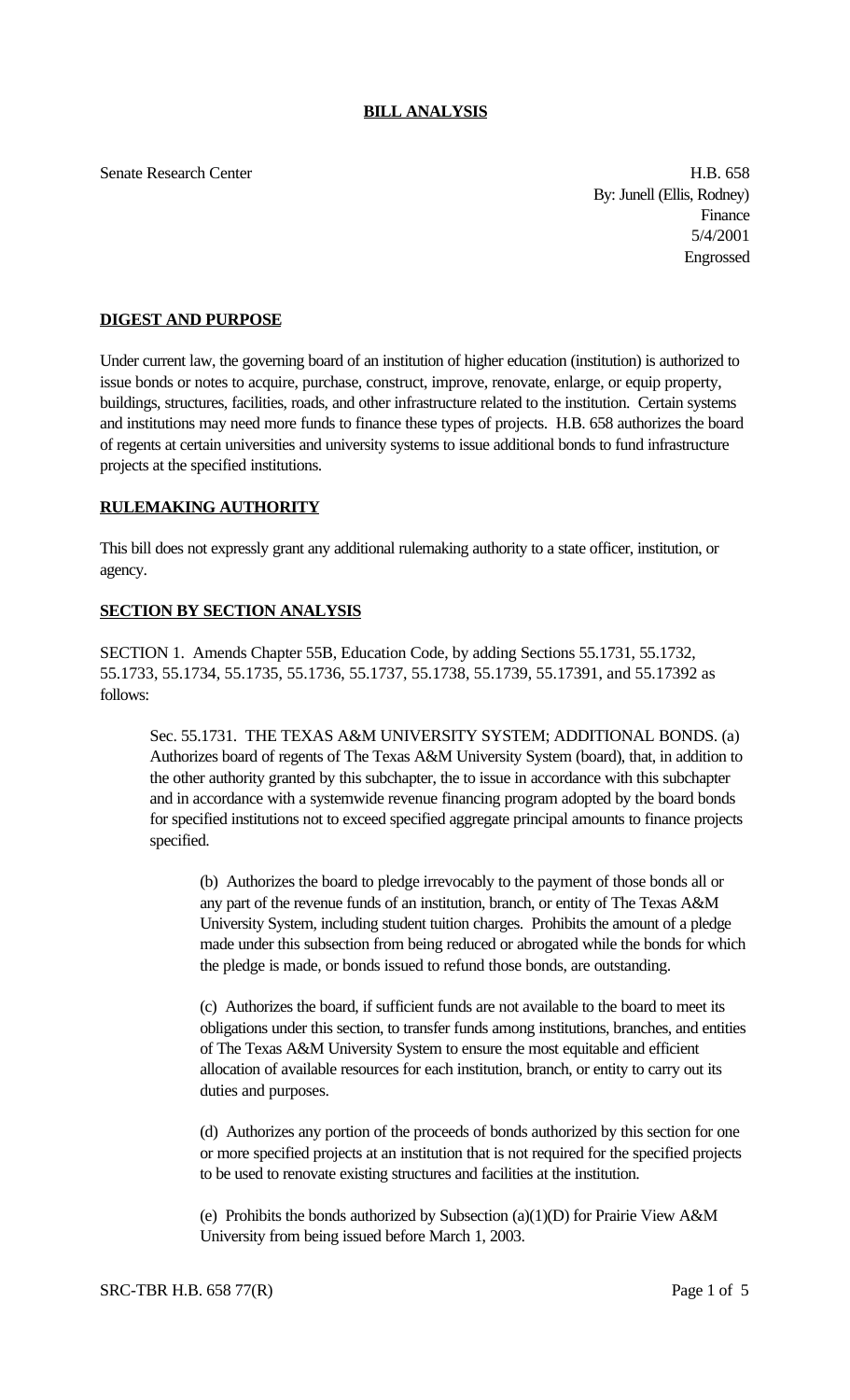Sec. 55.1732. THE UNIVERSITY OF TEXAS SYSTEM; ADDITIONAL BONDS. (a) Authorizes the board of regents of The University of Texas System (board), in addition to the other authority granted by this subchapter, to issue in accordance with this subchapter and in accordance with a systemwide revenue financing program adopted by the board bonds for specified institutions not to exceed aggregate principal amounts to finance projects specified.

(b) Authorizes the board to pledge irrevocably to the payment of those bonds all or any part of the revenue funds of an institution, branch, or entity of The University of Texas System, including student tuition charges. Prohibits the amount of a pledge made under this subsection from being reduced or abrogated while the bonds for which the pledge is made, or bonds issued to refund those bonds, are outstanding.

(c) Authorizes the board, if sufficient funds are not available to the board to meet its obligations under this section, to transfer funds among institutions, branches, and entities of The University of Texas System to ensure the most equitable and efficient allocation of available resources for each institution, branch, or entity to carry out its duties and purposes.

(d) Authorizes any portion of the proceeds of bonds authorized by this section for one or more specified projects at an institution that is not required for the specified projects to used to renovate existing structures and facilities at the institution.

Sec. 55.1733. THE UNIVERSITY OF HOUSTON SYSTEM; ADDITIONAL BONDS. (a) Authorizes the board of regents of the University of Houston System (board), in addition to the other authority granted by this subchapter, to issue in accordance with this subchapter and in accordance with a systemwide revenue financing program adopted by the board bonds for specified institutions not to exceed specified aggregate principal amounts to finance projects specified.

(b) Authorizes the board to pledge irrevocably to the payment of those bonds all or any part of the revenue funds of an institution, branch, or entity of the University of Houston System, including student tuition charges. Prohibits the amount of a pledge made under this subsection from being reduced or abrogated while the bonds for which the pledge is made, or bonds issued to refund those bonds, are outstanding.

(c) Authorizes the board, if sufficient funds are not available to the board to meet its obligations under this section, to transfer funds among institutions, branches, and entities of the University of Houston System to ensure the most equitable and efficient allocation of available resources for each institution, branch, or entity to carry out its duties and purposes.

(d) Authorizes any portion of the proceeds of bonds authorized by this section for one or more specified projects at an institution that is not required for the specified projects to be used to renovate existing structures and facilities at the institution.

Sec. 55.1734. TEXAS STATE UNIVERSITY SYSTEM; ADDITIONAL BONDS. (a) Authorizes the board of regents of the Texas State University System (board) in addition to the other authority granted by this subchapter, to issue in accordance with this subchapter and in accordance with a systemwide revenue financing program adopted by the board bonds for the following specified institutions not to exceed the following specified aggregate principal amounts to finance projects specified.

(b) Authorizes the board to pledge irrevocably to the payment of those bonds all or any part of the revenue funds of an institution, branch, or entity of the Texas State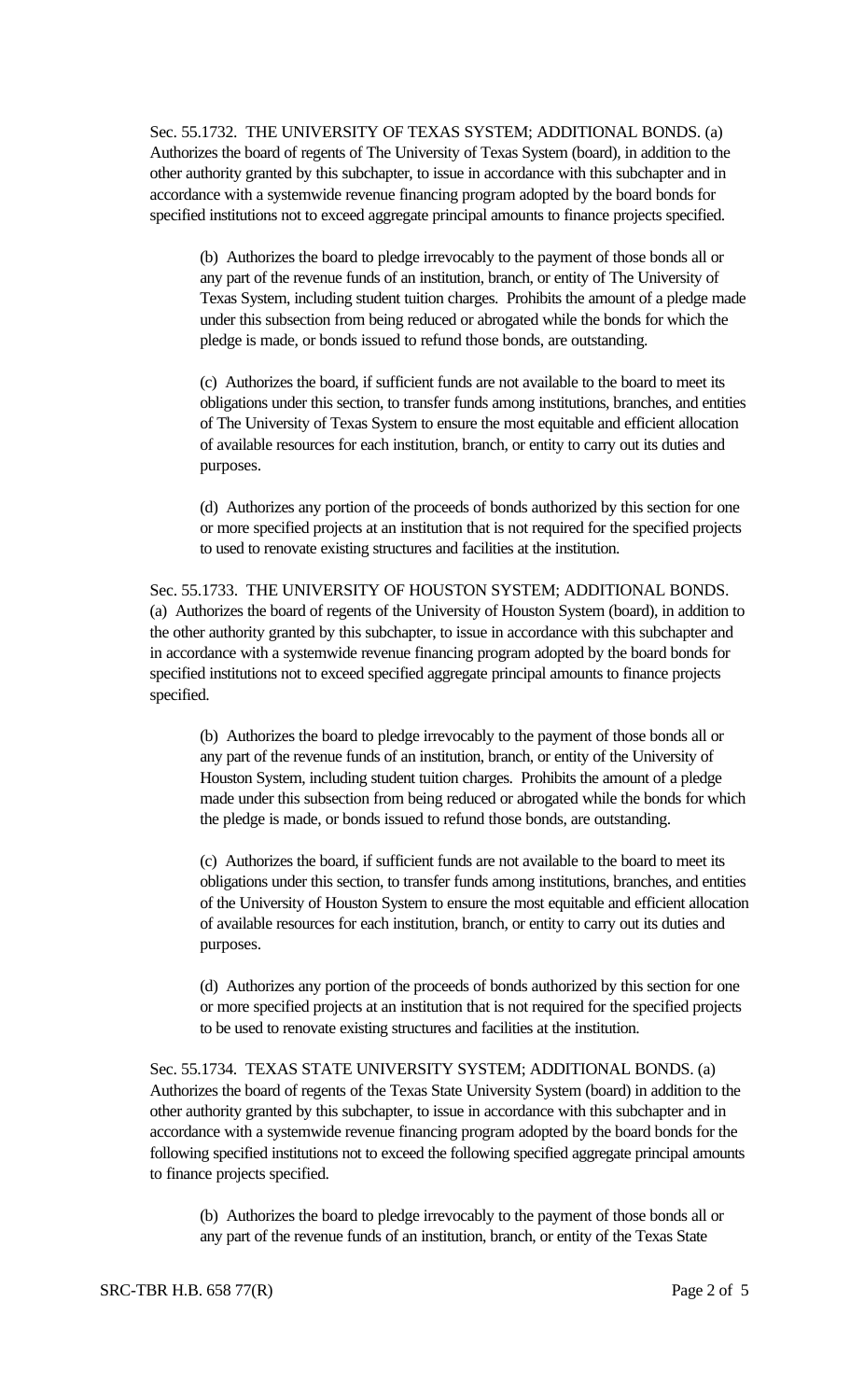University System, including student tuition charges. Prohibits the amount of a pledge made under this subsection from being reduced or abrogated while the bonds for which the pledge is made, or bonds issued to refund those bonds, are outstanding.

(c) Authorizes the board, if sufficient funds are not available to the board to meet its obligations under this section, to transfer funds among institutions, branches, and entities of the Texas State University System to ensure the most equitable and efficient allocation of available resources for each institution, branch, or entity to carry out its duties and purposes.

(d) Authorizes that any portion of the proceeds of bonds authorized by this section for one or more specified projects at an institution that is not required for the specified projects to be used to renovate existing structures and facilities at the institution.

Sec. 55.1735. UNIVERSITY OF NORTH TEXAS SYSTEM; ADDITIONAL BONDS. (a) Authorizes the board of regents of the University of North Texas System (board), in addition to the other authority granted by this subchapter, to issue in accordance with this subchapter and in accordance with a systemwide revenue financing program adopted by the board bonds for the following specified institutions not to exceed the following specified aggregate principal amounts to finance projects specified.

(b) Authorizes the board to pledge irrevocably to the payment of those bonds all or any part of the revenue funds of the University of North Texas or the University of North Texas Health Science Center at Fort Worth, including student tuition charges. Prohibits the amount of a pledge made under this subsection from being reduced or abrogated while the bonds for which the pledge is made, or bonds issued to refund those bonds, are outstanding.

(c) Authorizes that if sufficient funds are not available to the board to meet its obligations under this section, the board may transfer funds between the University of North Texas and the University of North Texas Health Science Center at Fort Worth to ensure the most equitable and efficient allocation of available resources for the University of North Texas and the University of North Texas Health Science Center at Fort Worth to carry out their duties and purposes.

(d) Authorizes any portion of the proceeds of bonds authorized by this section for one or more specified projects at an institution that is not required for the specified projects to be used to renovate existing structures and facilities at the institution.

Sec. 55.1736. TEXAS WOMAN'S UNIVERSITY. (a) Authorizes the board of regents of Texas Woman's University (board) in addition to the other authority granted by this subchapter, to issue bonds in accordance with this subchapter in the aggregate principal amount not to exceed \$27,315,000 to finance the renovation of academic and administrative buildings at Texas Woman's University.

(b) Authorizes the board to pledge irrevocably to the payment of those bonds all or any part of the revenue funds of Texas Woman's University, including student tuition charges. Prohibits the amount of a pledge made under this subsection from being reduced or abrogated while the bonds for which the pledge is made, or bonds issued to refund those bonds, are outstanding.

(c) Authorizes any portion of the proceeds of bonds authorized by this section for one or more specified projects that is not required for the specified projects to be used to renovate existing structures and facilities at the institution.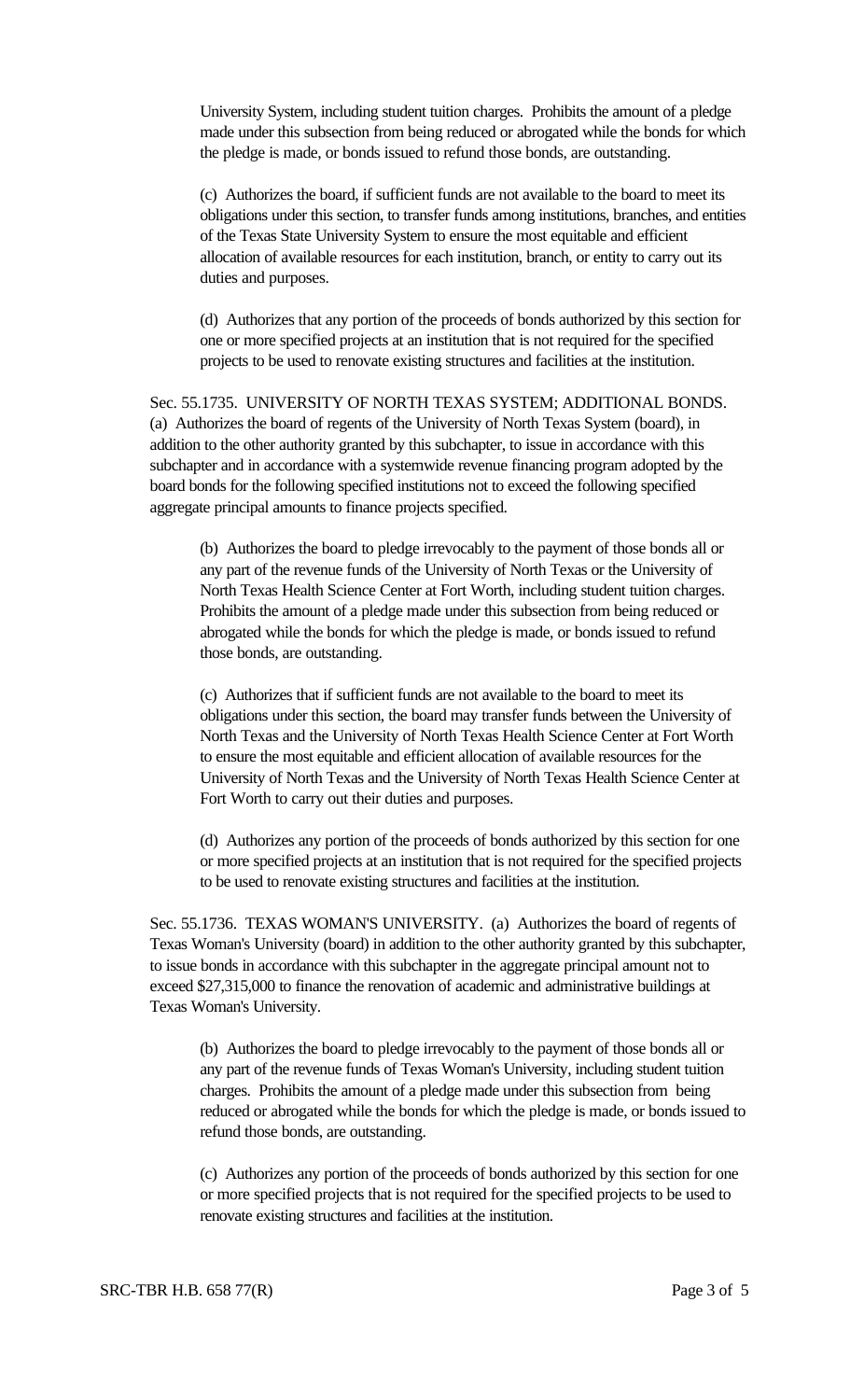Sec. 55.1737. MIDWESTERN STATE UNIVERSITY; ADDITIONAL BONDS. (a) Authorizes the board of regents of Midwestern State University (board), in addition to the other authority granted by this subchapter, to issue in accordance with this subchapter bonds not to exceed specified aggregate principal amounts to finance specified projects at Midwestern State University.

(b) Authorizes the board to pledge irrevocably to the payment of those bonds all or any part of the revenue funds of Midwestern State University, including student tuition charges. Prohibits the amount of a pledge made under this subsection from being reduced or abrogated while the bonds for which the pledge is made, or bonds issued to refund those bonds, are outstanding.

(c) Authorizes any portion of the proceeds of bonds authorized by this section for one or more specified projects that is not required for the specified projects to used to renovate existing structures and facilities at the institution.

Sec. 55.1738. STEPHEN F. AUSTIN STATE UNIVERSITY. (a) Authorizes the board of regents of Stephen F. Austin State University (board), in addition to the other authority granted by this subchapter, to issue in accordance with this subchapter bonds not to exceed specified aggregate principal amounts to finance specified projects at Stephen F. Austin State University.

(b) Authorizes the board to pledge irrevocably to the payment of those bonds all or any part of the revenue funds of Stephen F. Austin State University, including student tuition charges. Prohibits the amount of a pledge made under this subsection from being reduced or abrogated while the bonds for which the pledge is made, or bonds issued to refund those bonds, are outstanding.

(c) Authorizes any portion of the proceeds of bonds authorized by this section for one or more specified projects that is not required for the specified projects may be used to renovate existing structures and facilities at the institution.

Sec. 55.1739. TEXAS TECH UNIVERSITY SYSTEM; ADDITIONAL BONDS. (a) Authorizes the board of regents of the Texas Tech University System (board), in addition to the other authority granted by this subchapter, to issue in accordance with this subchapter and in accordance with a systemwide revenue financing program adopted by the board bonds for specified institutions not to exceed specified aggregate principal amounts for projects specified.

(b) Authorizes the board to pledge irrevocably to the payment of those bonds all or any part of the revenue funds of Texas Tech University or the Texas Tech University Health Sciences Center, including student tuition charges. Prohibits the amount of a pledge made under this subsection from being reduced or abrogated while the bonds for which the pledge is made, or bonds issued to refund those bonds, are outstanding.

(c) Authorizes that, if sufficient funds are not available to the board to meet its obligations under this section, the board to transfer funds between Texas Tech University and the Texas Tech University Health Sciences Center to ensure the most equitable and efficient allocation of available resources for Texas Tech University and the Texas Tech University Health Sciences Center to carry out their duties and purposes.

(d) Authorizes any portion of the proceeds of bonds authorized by this section for one or more specified projects at an institution that is not required for the specified projects to be used to renovate existing structures and facilities at the institution.